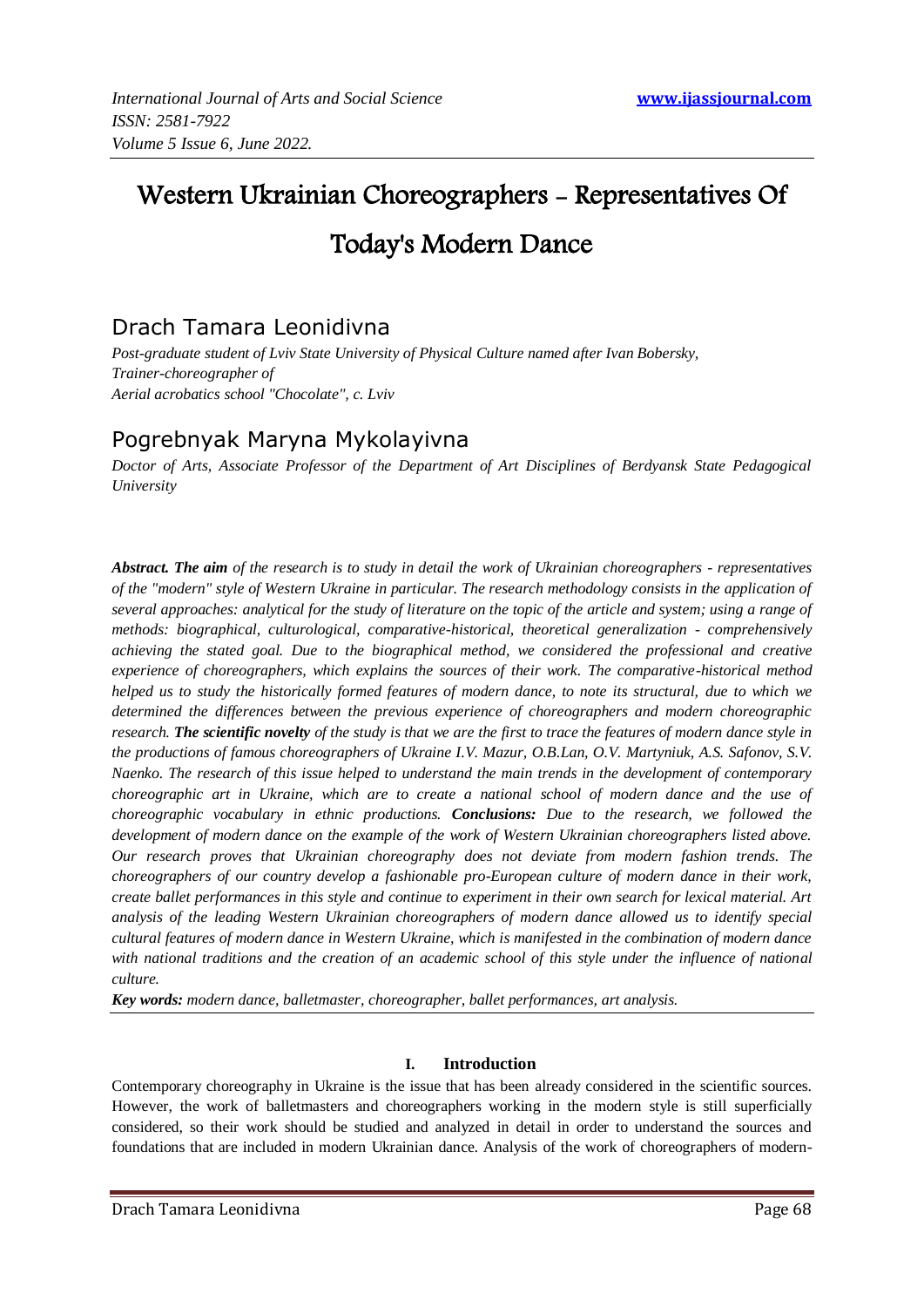dance in Ukraine allows to solve this problem, to find the key features of modern dance inherent in Ukrainian choreographers and to find the original sources of their work.

Numerous works of Ukrainian art critics, such as V.V. Pastukh (1999) [1], M.M. Pogrebnyak (2009; 2021) [3,4], N.O. Chilikina (2014) [6], D.I. Sharikov (2010) [7], and others. In particular, M.M. Pogrebnyak provides a picture of the functioning of modern-dance in the choreographic culture of the twentieth century. She identified aesthetic features and scientifically formulates criteria for classifying choreographic works in the style of "modern"; defines the concept of modern dance school [4, p.57]. In her doctoral research, the first time modern-dance is presented as a differentiated phenomenon and scientifically formulated criteria for classifying choreographic works as its varieties, as well as other stylistic trends in theatrical dance in ballet XX – beginning XXI century. In the fourth chapter of the monograph, the researcher specifies the names of some Ukrainian choreographers-representatives of the dance "modern" XX-beginning XXI century. (B. Nizhynska, G. Mayorov, M. Arnaudova, G. Kovtun, A. Rubina, O. Nikolaev, etc.); discovers ways to master the aesthetics of "modern" style in Ukrainian ballet of the XX - early XXI century. [3, p.55].

But the more detailed research of the works of Ukrainian choreographers of the "modern" style today in Western Ukraine, in particular, remains outside the existing scientific research. Accordingly, *the aim* of the work is a detailed studing of the works of Ukrainian choreographers - representatives of the "modern" style of Western Ukraine.

*Presenting of the main material.* Modern-dance is one of the stylistic trends of modern theatrical dance, which emerged in the early twentieth century in the United States and Europe. According to the research of Pogrebnyak M.M. [4, p.42] definition of the term modern dance as a special aesthetic-philosophical and artisticaesthetic practice was carried out in accordance with a certain set of "philosophical", aesthetic and technical principles, namely:

*The "philosophical" principle* is the main formative factor of modern dance and is the desire to directly know the essence of things, phenomena, personalities, discovering their "face" by means of unconditional movement in accordance with the worldview of the artist.

*Aesthetic principles*: rejection of the conventions of historical and everyday, complete freedom of form. *Technical principles*: collapse, isolation, polyrhythm, polycentry, impulse, relaxation, tension [4, p. 54-

55].

Based on the meaning of this term, we have made an attempt to specify the names of the Western Ukrainian choreographers - representatives of this style of dance of today, namely I.V. Mazur, O.B. Lan, O.V.Martyniuk, A.S. Safonov, S.V. Naenko.

The most individual techniques of modern dance are characterized by the rejection of the classical inversion and rounded positions of the hands, the need to keep the "aplomb" or as much as possible to streight your feet. In addition, most modern-dance techniques can be performed barefoot instead of classical pointe shoes and ballet shoes.

Of course, the choreographers try to bring this style closer to free plasticity, so that movements become free from restrictions in bodily forms [3, p.56].

There are various modern dance techniques, most of which are based on the abandonment of classical canons and the search for new choreographic vocabulary.

Modern choreographers of Ukraine are increasingly turning to the vocabulary of modern dance, seeking to show the inner world of the heroes through body art. Modern choreography is used in productions of drama theaters, opera and ballet theaters, modern dance groups, amateur and professional, modern art dance is used in circus productions and dance shows. Of course, to say that this direction currently occupies a leading position in the work of choreographers, it would be an exaggeration, because one style is replaced by another: jazz dance, modern jazz, folk-modern, contemporary and others. The audience perceives performances in this style differently, first of all the audience try to understand it without delving into details, superficially, without immersing themselves in the inner world of the creator, his experiences and feelings. After all, this was a prerequisite for the emergence of modern-style, and then the dance direction [3, 57]. It is difficult to judge how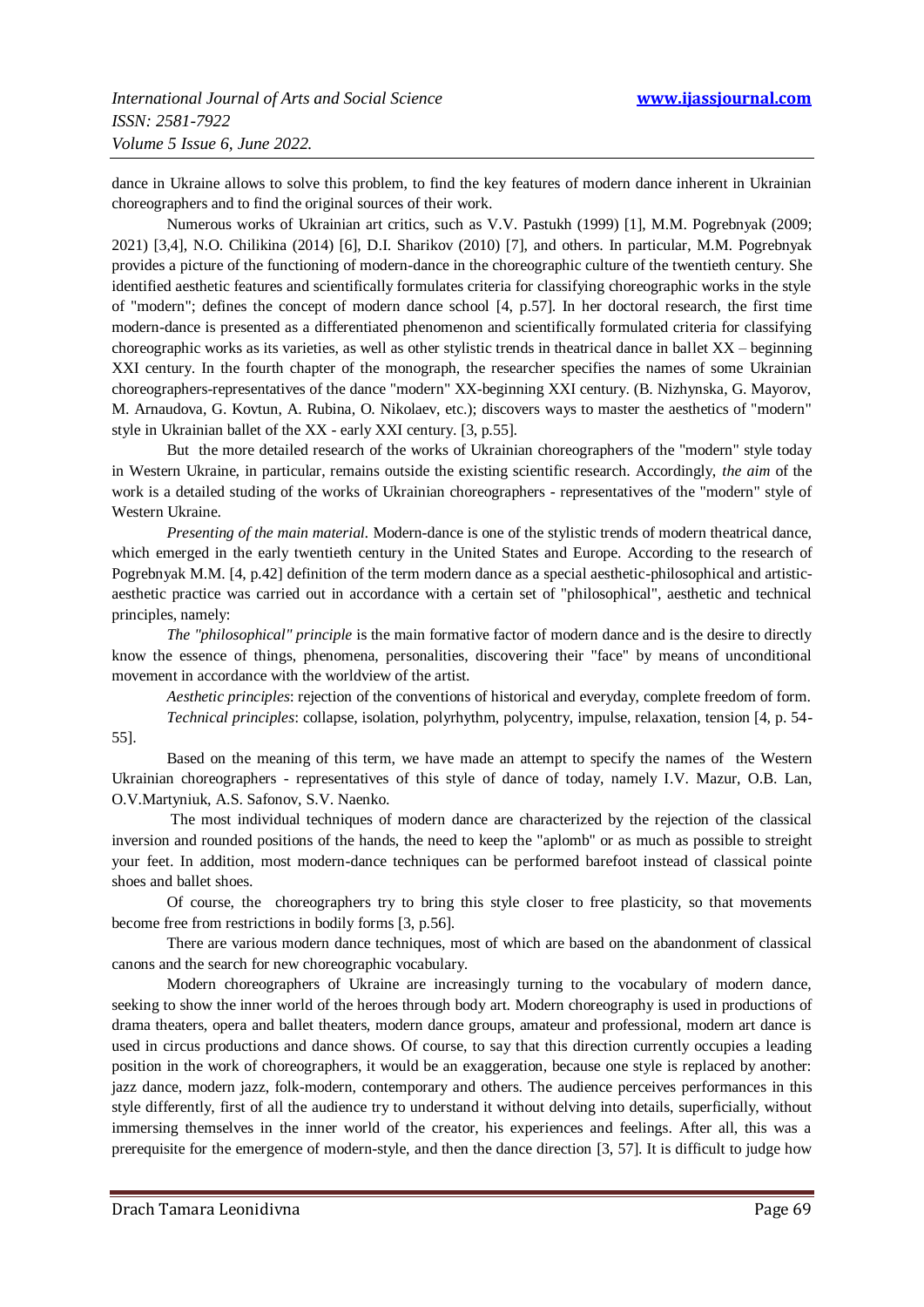deeply this choreographer of Ukraine is aware of this aspect, because for this purpose it is necessary to study in detail their work and the path they have taken, and where exactly they found inspiration for their choreography.

Art critic Plakhotnyuk O.A. examining the philosophical perception of dance in the context of the development of contemporary art, notes: the existing versatile direction of modern choreographic art. Here the philosophical basis is a certain source of choreographic contact of independent modern-dance cultures, creators, authors, for example, when one participant discovers and studies the dance of another, introduces its basic principles to his creative work through their individual properties of dance perception, characteristics and properties the physical apparatus of the dancer, his body on the one hand and views on the other, thus sometimes there is a completely new philosophical interpretation of modern-dance "[2, p. 44].

It is worth mentioning the representatives of modern-dance in Ukraine, who were the first in our country to turn to this style: Alla Rubina, Rada Poklitaru, Lyudmila Popovych and Tatiana Ostroverkh.

Among the young choreographers working in this direction in Ukraine, we should mention Khrystyna Shyshkareva, Tetyana Vynokurova, Anton Ovchinnikov and others. These are representatives of the modern generation of modern-dance choreographers of Ukraine. They work and inspire other choreographers of our country to involve this style in modern productions. However, our research concerns the work of choreographers from Western Ukraine, who are currently working in this direction. Among them are such choreographers as O.B. Lan, O.V. Martyniuk, I.V. Mazur, A.S. Safonov, O.A. Plakhotnyuk, S.V. Naenko and others.

The choreography of Lviv region developed under the influence of Western European culture and artistic exchange with the leading choreographers of the capital of Ukraine Kiyv Ala Rubina, Rada Poklitaru and Khrystyna Shyshkareva. However, the work of Western Ukrainian choreographers is saturated with bright national colors, as well as technical means of modern-dance [1, p.72].

*Iryna Volodymyrivna Mazur* should be named a well-known choreographer of modern-dance in the Lviv region. She is a student of the famous choreographer of Lviv of the XX century *Vikentiy Rudchyk*. In 1986, after five years of working as a dancer in the jazz ballet of *Manuela Schwartz* in Germany, Irina and her husband, director Stefan Mazur, created the ballet "Life" in Lviv.

Together with the People's Artist of Ukraine Ruslana Lyzhychko, they won the first victory of Ukraine at the Eurovision Song Contest in 2004, and also represented Ukraine with both solo programs and Ruslana's program "Wild Dances" in more than 50 countries in 2004-2006.

In 2005, during the Eurovision Song Contest in Kyiv, the ballet presented a choreographic suite "Memories of Fire". The longest tour (30 concerts in 20 days) of the ballet took place in the United Kingdom. The most massive was his performance in Seoul at the Chamshil Olympic Stadium in the presence of one hundred thousands spectators (September 2009). Thanks to the creative experience gained during almost 30 years of active concert activity, the ballet "Life" has become a unique choreographic "laboratory": a synthesis of ethno-authenticity, Eastern European modernism and jazz, and works in the direction of Street dance allows to display stories in the style of «Dance Action». Each composition is not only a dance with elements of drama, it is a theatrical-dance miniature [8].

Another well-known choreographer of the Lviv region in the field of modern dance is the head of the modern ballet "Aquerias" *Oksana Borysivna Lan*. She is a well-known Ukrainian choreographer and teacher, a member of the National Union of Choreographers of Ukraine, Honored Artist of Ukraine (2011).

O.B. Lan has graduated the Lviv Polygraphic Institute in 1982. In 1991 she has graduated the Kyiv Institute of Culture (teachers - *Anelia Obertynska, Volodymyr Tolubko*, etc.). She has lived in Lviv since 1979. From 1979 to 1981 she worked as a soloist of the first in Ukraine group of modern choreography "Rock Ballet" of the Palace of Youth "Romantic". During 1983-1984 she was the leader of the modern-dance ensemble "Fantasy". From 1985 to 1991 he was the founder and leader of the folk dance ensemble "Festival" of the House of Culture of the Lviv Bus Plant. Since 1991 she has been the founder and director of the modern ballet «Aquerias», for which she has created more than 60 compositions. Since 1995, she has been the first in Ukraine to combine jazz-modern dance with elements of Ukrainian folklore in the dance composition "Galician Suite - Lviv Florists". Since 1996 he has been collaborating with the People's Artist of Ukraine Sofia Rotaru as a choreographer.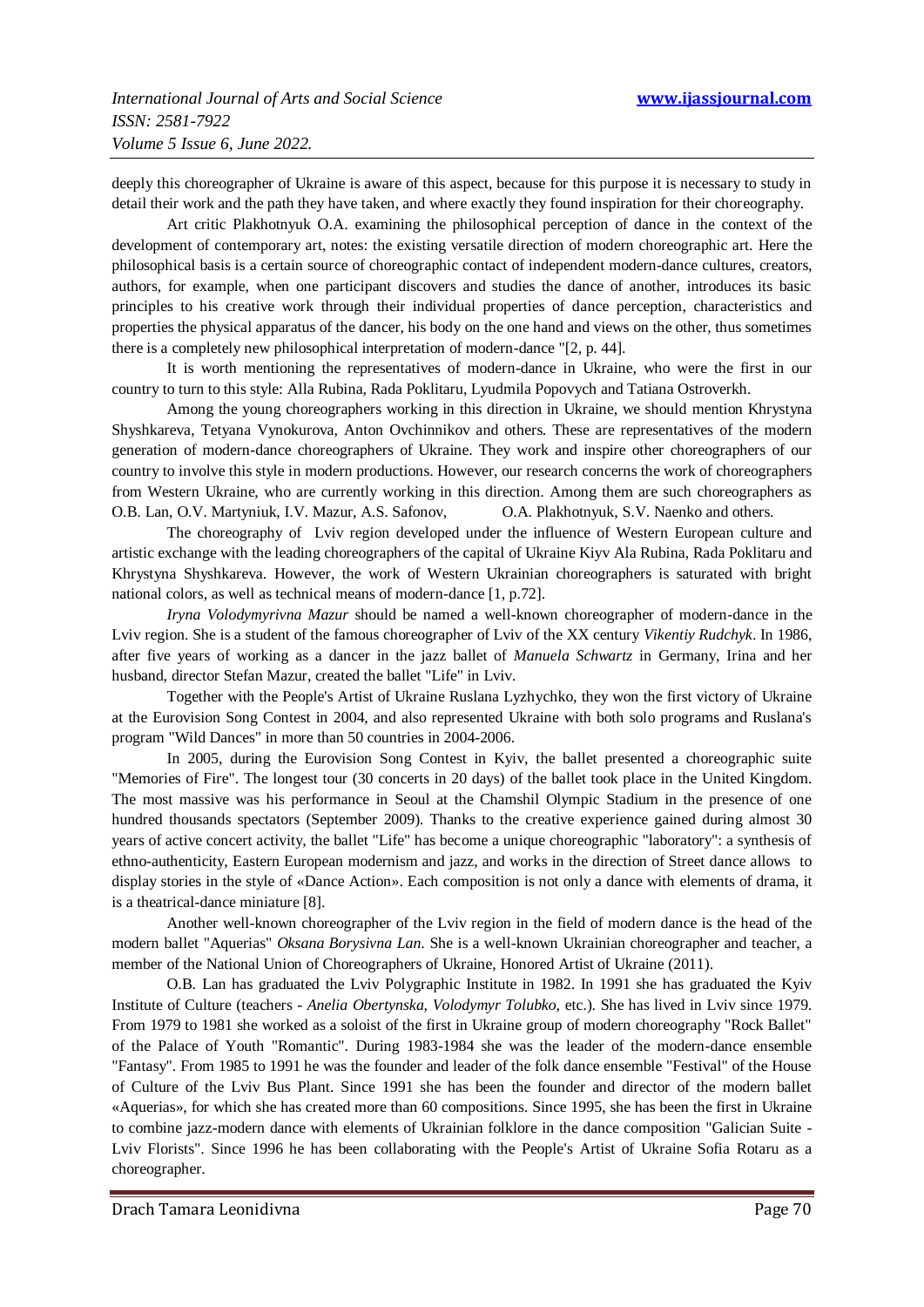Professional dancer and teacher *Olena Vyacheslavivna Martyniuk*, an honored figure of pop art of Ukraine, who works in this direction, is also engaged in the development of modern style in Lviv. O.V. Martyniuk has been working for a long time in the modern ballet "Aquerias" by Oksana Lan - the People's Ensemble of Ukraine, and is also the head of the art studio "About Dance". In 2018, O.V. Martyniuk organized her own studio of modern-dance fans "Dance Body & Mind". O.V. Martyniuk is the author of articles on the development of modern choreography, as well as the manual "Methods of teaching modern dance", which is ready for publication.

Anton Sergeevich Safonov - dancer, choreographer, engaged in research, development and teaching of contemporary dance in Ukraine. As an artist he is developing in the direction of modern choreography. He works in the style of mostly contemporary dance, although he began his own search in contemporary choreography, including the style of modern-dance. A.S. Safonov is a free artist who does not stop in his own development and self-improvement.

From his personal creative experience he is the founder and choreographer of «The third person» dance theater in Kherson, a participant of «Zelyonka Fest»; co-authored with Anton Ovchinnikov a dance performance "Fly in da Milk", who are creator of Black O! Range Dance Theater.

Anton Safonov researches dance physical practices, heals people, helps to find internal resources by squeezing the methods of martial arts, dance, yoga and other areas of work with the body and mind. He is the curator of the dance projects «Point of creation», the project "Children of Change".

In addition to the development of amateur art of modern dance, it is worth focusing on professional ballet and drama performances, which use this direction. For example, in the Lviv National Opera and Ballet Theater. Solomiya Krushelnytska staged ballet performances in the modern style, namely "Closer Than Love" by A. Shoshin, "Pulcinella", "Sacred Spring" by Marcello Algeri, the famous Italian balletmaster.

Radu Poclitaru at the National Opera and Ballet Theater named after T.G. Shevchenko staged ballets "The Master and Margarita", "Dante", "Pictures from the exhibition", his interpretation of "Sacred Spring" by Ihor Stravinsky [4, p. 78].

In Lviv, the soloist of the Lviv National Opera and Ballet Theater named after Solomiya Krushelnytska *Hanna Sapunkova* together with choreographer *Serhiy Viktorovych Naenko* in 2018 staged choreography for the performances "Bolero", "Carmen Suite", "Salomeya" by Oscar Wilde at the Lesya Kurbas Lviv Drama Theater. Also it was choreographed in the modern style for the dramatic play "Portrait of Dorian Gray" in the same theater in 2021, directed by Boris Ozerov, choreographed by Victor Prokopenko. The play combines classic modernism with demi classics.

These performances are a well-deserved success with the audience, although the first attempts to instill modern choreography for the Ukrainian audience were quite unsuccessful. They encourage the audience to think, empathize, look for answers to questions asked by the director.

*The scientific novelty* of the study is that we are the first to trace the features of modern dance style in the productions of famous choreographers of Ukraine I.V. Mazur, O.B.Lan, O.V. Martyniuk, A.S. Safonov, S.V. Naenko. The research of this issue helped to understand the main trends in the development of contemporary choreographic art in Ukraine, which are to create a national school of modern-dance and the use of choreographic vocabulary in ethnic productions.

#### **II. Conclusions**

Due to the research, we followed the development of modern-dance on the example of the work of Western Ukrainian choreographers listed above. Our research proves that Ukrainian choreography does not deviate from modern fashion trends. The choreographers of our country develop a pro-European culture of modern dance in their work, create ballet performances in this style and continue to experiment in their own search for lexical material. Art analysis of the leading Western Ukrainian choreographers of modern-dance allowed us to identify special cultural features of modern-dance in Western Ukraine, which is manifested in the combination of modern -dance with national traditions and the creation of an academic school of this style under the influence of national culture.